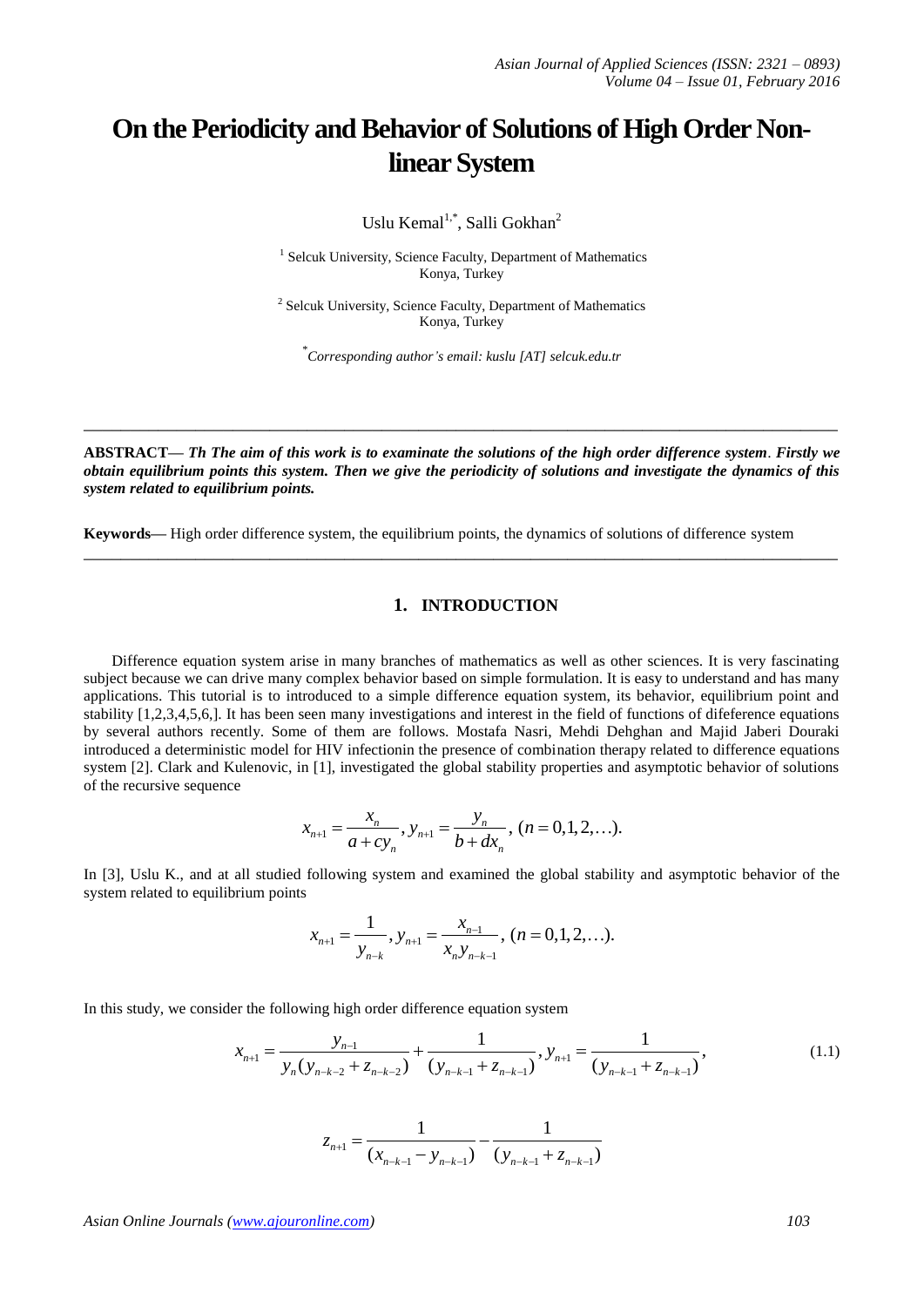and investigate its solutions and periodicity, for initial values and investigate its solutions and periodicity, for initial  $x_{-k-1}, x_{-k}, x_{-k+1},..., x_{-1}, x_0, y_{-k-2}, y_{-k-1}, y_{-k},..., y_{-1}, y_0, z_{-k-2}, z_{-k-1}, z_{-k},..., z_{-1}, z_0 \in \mathbb{Z} - \{0\}$ ,  $y_{-k-2} + z_{-k-2} \neq 0, y_{-k-1} + z_{-k-1} \neq 0,..., y_0 + z_0 \neq 0, x$ and investigate its solutions and periodicity, for initial values<br>  $x_{-k-1}, x_{-k}, x_{-k+1},..., x_{-1}, x_0, y_{-k-2}, y_{-k-1}, y_+,..., y_{-1}, y_0, z_{-k-2}, z_{-k-1}, z_{-k},..., z_{-1}, z_0 \in \mathbb{Z} - \{0\},$ <br>  $y_{-k-2} + z_{-k-2} \neq 0, y_{-k-1} + z_{-k-1} \neq 0,..., y_0 + z_0 \$ 

equilibrium points of the difference equation system (1.1) and investigate dynamics of this system related to equilibrium points. Firstly, we give basic definitions and theorems. Let  $I_1, I_2$  and  $I_3$  be some intervals of real numbers and let boints. Firstly, we give basic definitions and theorems. Let  $I_1, I_2$  and  $I_3$  be some intervals of real numbers and let  $F_1: I_2 \times I_3 \rightarrow I_1$ ,  $F_2: I_2 \times I_3 \rightarrow I_2$ ,  $F_3: I_1 \times I_2 \times I_3 \rightarrow I_3$  be three continuously different initial condition  $(x_i, y_i, z_i) \in I_1 \times I_2 \times I_3$ , it is obvious that the system of difference equations<br>  $x_{n+1} = F_1(y_n, z_n), \qquad y_{n+1} = F_2(y_n, z_n), \qquad z_{n+1} = F_3(x_n, y_n, z_n)$  (1.2)

$$
x_{n+1} = F_1(y_n, z_n), \qquad y_{n+1} = F_2(y_n, z_n), \qquad z_{n+1} = F_3(x_n, y_n, z_n)
$$
 (1.2)

has a unique solution  $\{x_n, y_n, z_n\}_{n=0}^{\infty}$  $\overline{z} = 0$ .

**a**) A solution  $\{x_n, y_n, z_n\}_{n=0}^{\infty}$  $_{=0}$  of the system of difference equations (1.2) is periodic if there exist a positive integer *p* such that  $x_{n+p} = x_n$ ,  $y_{n+p} = y_n$ ,  $z_{n+p} = z_n$ , the smallest such positive integer *p* is called the prime period of the solution of difference equation system (1.2).

**b)** A point 
$$
(x, y, z) \in I_1 \times I_2 \times I_3
$$
 is called an equilibrium point of system (1.2) if  $\bar{x} = F_1(y, \bar{z}), \quad y = F_2(y, \bar{z}), \quad z = F_3(x, y, \bar{z}).$ 

**c**) The equilibrium point  $(x, y, z)$ of difference equation system (1.2) is called stable (or locally stable) if for every  $\varepsilon > 0$ , there exist  $\delta > 0$ , such that for all  $(x_s, y_s, z_s) \in I_1 \times I_2 \times I_3$  with  $\left\|(x_s, y_s, z_s) - (x, y, z)\right\| < \delta$ , implies  $(x_n, y_n, z_n) - (x, y, z)$   $\leq \varepsilon$  for all  $n \geq 0$ . Otherwise equilibrium point is called unstable.

**d**) The equilibrium point  $(x, y, z)$  of the difference equation system (1.2) is called asymptotically stable (or locally  $$ asymptotically stable), if it is stable and there exist  $\gamma > 0$  such that for all  $(x_s, y_s, z_s) \in I_1 \times I_2 \times I_3$  with  $(x_s, y_s, z_s) - (x, y, z)$   $\leq \gamma$ , implies  $\lim_{n \to \infty}$   $\left\| (x_n, y_n, z_n) - (x, y, z) \right\| = 0$  $\lim_{n \to \infty}$   $\left\|(x_n, y_n, z_n) - (x, y, z)\right\| = 0.$ 

**e**) The equilibrium point  $(x, y, z)$ of difference equation system (1.2) is called global asymptotically stable, if it is stable and for every  $(x_s, y_s, z_s) \in I_1 \times I_2 \times I_3$ , we have  $\lim_{n \to \infty} \left\|(x_n, y_n, z_n) - (x, y, z)\right\| = 0$  $\lim_{n \to \infty}$   $\left\| (x_n, y_n, z_n) - (x, y, z) \right\| = 0.$ 

**f)** Let  $I_1 \times I_2 \times I_3$  be an interval of real numbers. For initial values  $x_{-k-1}, x_{-k}, x_{-k+1}, \ldots, x_{-1}, x_0, y_{-k-2}, y_{-k-1} \in I_1, y_{-k}, \ldots, y_{-1}, y_0 \in I_2, z_{-k-2}, z_{-k-1}, z_{-k}, \ldots, z_{-1}, z_0 \in I_3$ , if we have  $\lim_{n \to \infty} \{x_n, y_n, z_n\} = (x, y, z),$  $\lim_{n \to \infty} \{x_n, y_n, z_n\} = (x, y, z)$ , then the equilibrium point  $(x, y, z)$ of the system (1.2) is global attractor [2-4].

**Theorem 1.1.** Let  $J(x, y, z)$ be Jacobian matrix of system of difference equations (1.2) at the equilibrium point  $(x, y, z)$ and  $P(\lambda)$  denote the characteristics polynomial of matrix  $J(x, y, z)$ . Then the followings are true: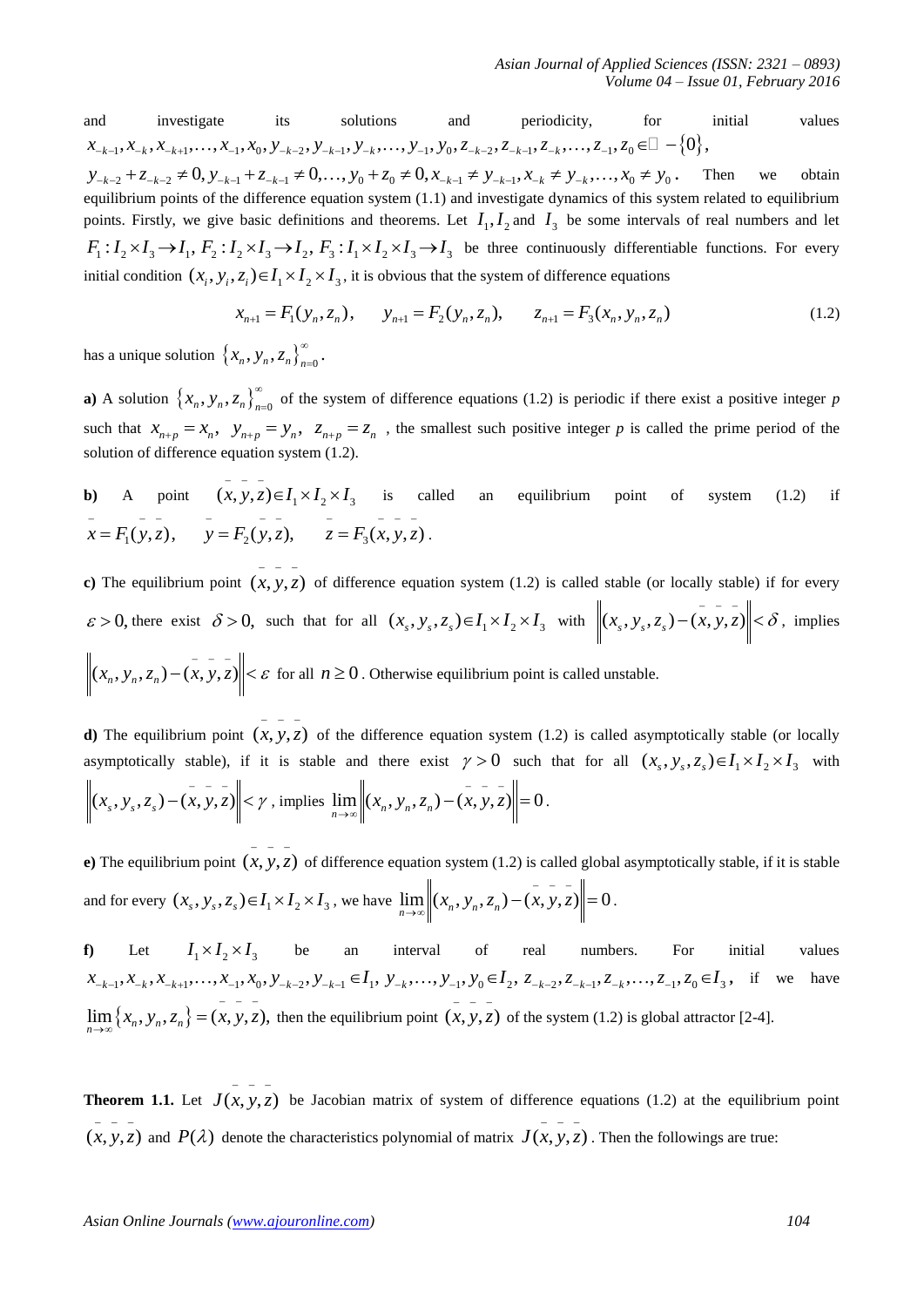**i**) If all roots of  $P(\lambda)$  lie inside the open unit disk  $|\lambda| < 1$ , then the equilibrium point  $(x, y, z)$ is asymptotically stable.

**ii**) If all roots of  $P(\lambda)$  have absolute value greater than one, then the equilibrium point  $(x, y, z)$ is repeller.

## **2. MAIN RESULTS**

In this section results has been obtained by using results in [5,6]. The following theorem show us the periodicity of solutions of the system (1.1).

**Theorem 2.1.** Suppose that  $\{x_n, y_n, z_n\}_{n=0}^{\infty}$  $_{=0}$  are the solutions of the system (1.1) with initial values **Theorem 2.1.** Suppose that  $\{x_n, y_n, z_n\}_{n=0}^{\infty}$  are the solutions of the system (1.1) with init  $x_{-k-1}, x_{-k}, x_{-k+1}, \ldots, x_{-1}, x_0, y_{-k-2}, y_{-k-1}, y_{-k}, \ldots, y_{-1}, y_0, z_{-k-2}, z_{-k-1}, z_{-k}, \ldots, z_{-1}, z_0 \in \mathbb{D} - \{0\}$ . Then all  $y_{-k-2}, y_{-k-1}, y_{-k}, \dots, y_{-1}, y_0, z_{-k-2}, z_{-k-1}, z_{-k}, \dots, z_{-1}, z_0 \in \mathbb{Z} \setminus \{0\}$ . Then all solutions<br>ained the following equalities<br>=  $\frac{y_{n-1}}{y_n(y_{n-k-2} + z_{n-k-2})} + \frac{1}{(y_{n-k-1} + z_{n-k-1})}, y_{n+1} = \frac{1}{(y_{n-k-1} + z_{n-k-1})},$ 

of the system (1.1), it is obtained the following equalities  

$$
x_{n+1} = \frac{y_{n-1}}{y_n(y_{n-k-2} + z_{n-k-2})} + \frac{1}{(y_{n-k-1} + z_{n-k-1})}, y_{n+1} = \frac{1}{(y_{n-k-1} + z_{n-k-1})},
$$

$$
z_{n+1} = \frac{1}{(x_{n-k-1} - y_{n-k-1})} - \frac{1}{(y_{n-k-1} + z_{n-k-1})},
$$

$$
x_{n+k+1} = \frac{y_{n+k-1}}{y_{n+k}(y_{n-2} + z_{n-2})} + \frac{1}{(y_{n-1} + z_{n-1})}, \qquad y_{n+k+1} = \frac{1}{(y_{n-1} + z_{n-1})},
$$

$$
z_{n+k+1} = \frac{1}{(x_{n-1} - y_{n-1})} - \frac{1}{(y_{n-1} + z_{n-1})},
$$

$$
x_{n+k+2} = y_{n+k} + \frac{1}{(y_n + z_n)}, \qquad y_{n+k+2} = \frac{1}{(y_n + z_n)},
$$

$$
z_{n+k+2} = \frac{1}{(x_n - y_n)} - \frac{1}{(y_n + z_n)},
$$

$$
x_{n+k+3} = y_{n+k+1} + x_{n-k-1} - y_{n-k-1}, \quad y_{n+k+3} = x_{n-k-1} - y_{n-k-1},
$$

$$
z_{n+k+3} = \frac{y_n (y_{n-k-2} + z_{n-k-2})}{y_{n-1}} - x_{n-k-1} + y_{n-k-1},
$$

$$
x_{n+k+4} = \frac{1}{y_n + z_n} + x_{n-k} - y_{n-k}, \quad y_{n+k+4} = x_{n-k} - y_{n-k},
$$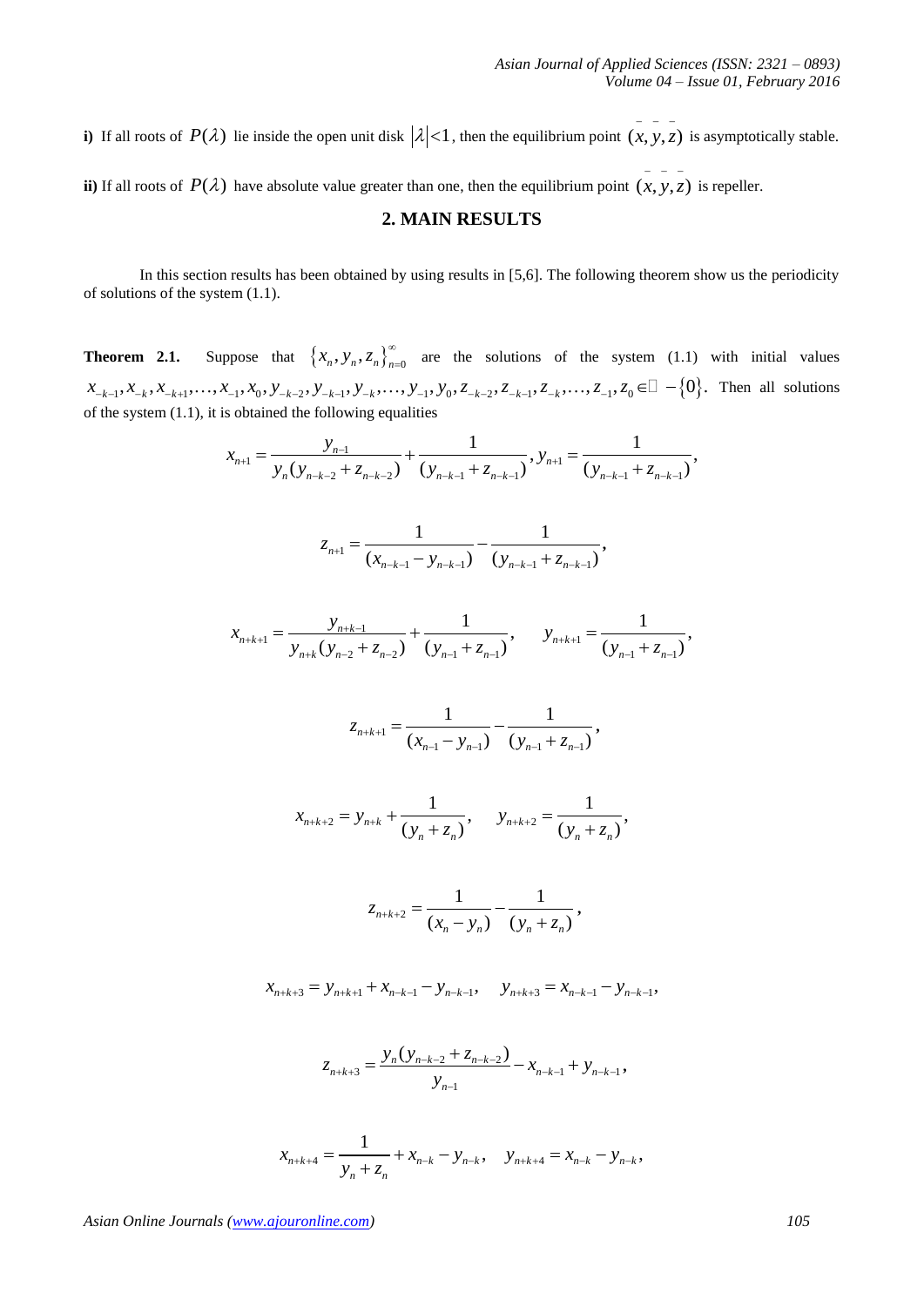$$
z_{n+k+4} = \frac{1}{y_n} - x_{n-k} + y_{n-k},
$$

$$
x_{n+1} = x_{n-k-1} - y_{n-k-1} + x_{n-k+1} - y_{n-k+1}, \quad y_{n+k+5} = x_{n-k+1} - y_{n-k+1}
$$

$$
z_{n+k+5} = y_{n-k-1} + z_{n-k-1} - x_{n-k+1} + y_{n-k+1},
$$

$$
x_{n+2k+5} = x_{n-1} - y_{n-1} + x_{n+1} - y_{n+1}, \quad y_{n+2k+5} = \frac{y_{n-1}}{y_n(y_{n-k-2} + z_{n-k-2})}
$$

$$
z_{n+2k+5} = y_{n-1} + z_{n-1} - \frac{y_{n-1}}{y_n(y_{n-k-2} + z_{n-k-2})},
$$

$$
x_{n+2k+6} = x_n - y_n + y_n = x_n, \qquad y_{n+2k+6} = y_n
$$

$$
z_{n+2k+5} = y_n + z_n - y_n = z_n,
$$

Then all solutions of the system  $(1.1)$  are periodic with  $(2k+6)$  period. Now we give the equilibrium points of the difference equation system (1.1) in the following theorems.

**Theorem 1.2.** The equation system (1.1) have equilibrium points which are 2  $I_1 \times I_2 \times I_3$  $(2A, A, \frac{1-A^2}{A}) \in I_1 \times I_2 \times I_1$  $\frac{-A^2}{4}$  $\in I_1 \times I_2 \times I_3$  $(A \in \square - \{0\})$ , where  $I_1, I_2, I_3$  are some intervals of real numbers.

**Proof:** For the equilibrium points of the system (1.1), we can write the following equalities from the system (1.1)  
\n
$$
\bar{x} = F_1(y, z) = \frac{y}{z - z - z} + \frac{1}{z - z - z}, \quad \bar{y} = F_2(y, z) = \frac{1}{z - z - z}, \quad \bar{z} = F_3(x, y, z) = \frac{1}{z - z - z} - \frac{1}{(y + z)}.
$$
\n
$$
\bar{y}(y + \bar{z}) = \frac{1}{(y + \bar{z})} - \frac{1}{(y + \bar{z})}.
$$

From above equations and  $y = A$ , we obtain the result

$$
(x, y, z) = (2A, A, \frac{1 - A^2}{A}), (A \in \square - \{0\}).
$$

**Theorem 1.3.** The Jacobian matrix of the system (1.1) is

*Asian Online Journals (www.ajouronline.com) 106*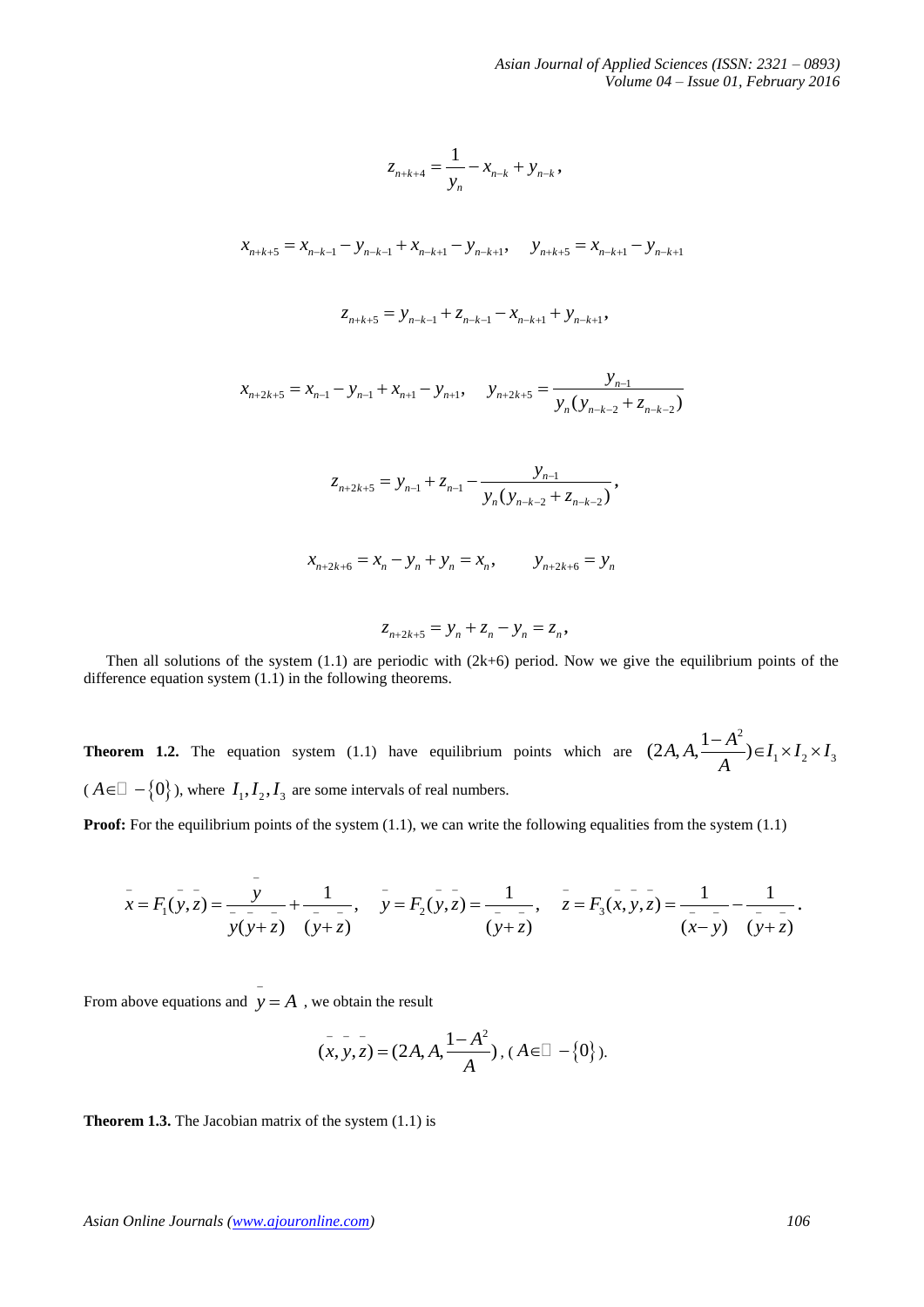*Asian Journal of Applied Sciences (ISSN: 2321 – 0893) Volume 04 – Issue 01, February 2016*

$$
J(2A, A, \frac{1-A^2}{A}) = \begin{pmatrix} 0 & -2A^2 & -2A^2 \ 0 & -A^2 & -A^2 \ \frac{-1}{A^2} & \left(\frac{1}{A^2} + A^2\right) & A^2 \end{pmatrix}
$$

at the equilibrium point  $(x, y, z) = (2A, A, \frac{1 - A^2}{A})$  $(x, y, z) = (2A, A, \frac{1-A^2}{4})$  and the characteristics polynomial of  $J(2A, A, \frac{1-A^2}{4})$ *A*  $\frac{-A^2}{\cdot}$ ) is  $-\lambda^3 + \lambda = 0.$ 

**Proof:** The Jacobian matrix at the equilibrium point  $(x, y, z) = (2A, A, \frac{1 - A^2}{A})$  $(x, y, z) = (2A, A, \frac{1-A^2}{4})$  is

$$
J(2A, A, \frac{1-A^2}{A}) = \begin{pmatrix} \left(\frac{\partial F_1}{\partial x}\right)_{(2A, A, \frac{1-A^2}{A})} & \left(\frac{\partial F_1}{\partial y}\right)_{(2A, A, \frac{1-A^2}{A})} & \left(\frac{\partial F_1}{\partial z}\right)_{(2A, A, \frac{1-A^2}{A})} \\ \left(\frac{\partial F_2}{\partial x}\right)_{(2A, A, \frac{1-A^2}{A})} & \left(\frac{\partial F_2}{\partial y}\right)_{(2A, A, \frac{1-A^2}{A})} & \left(\frac{\partial F_2}{\partial z}\right)_{(2A, A, \frac{1-A^2}{A})} \\ \left(\frac{\partial F_3}{\partial x}\right)_{(2A, A, \frac{1-A^2}{A})} & \left(\frac{\partial F_3}{\partial y}\right)_{(2A, A, \frac{1-A^2}{A})} & \left(\frac{\partial F_3}{\partial z}\right)_{(2A, A, \frac{1-A^2}{A})} \end{pmatrix}
$$

$$
J(2A, A, \frac{1-A^2}{A}) = \begin{bmatrix} 0 & -2A^2 & -2A^2 \ 0 & -A^2 & -A^2 \ \frac{-1}{A^2} & \frac{1}{(A^2 + A^2)} & A^2 \end{bmatrix}
$$
  
at the equilibrium point  $(x, y, z) = (2A, A, \frac{1-A^2}{A})$  and the characteristics polynomial of  $J(2A, A, \frac{1-A^2}{A})$  is  
 $-A^3 + \lambda = 0$ .  
**Proof:** The Jacobian matrix at the equilibrium point  $(\bar{x}, \bar{y}, \bar{z}) = (2A, A, \frac{1-A^2}{A})$  is  

$$
J(2A, A, \frac{1-A^2}{A}) = \begin{pmatrix} \left(\frac{\partial F_1}{\partial x}\right)_{(2A, A, \frac{1-A^2}{A})} & \left(\frac{\partial F_1}{\partial y}\right)_{(2A, A, \frac{1-A^2}{A})} & \left(\frac{\partial F_1}{\partial z}\right)_{(2A, A, \frac{1-A^2}{A})} \\ \left(\frac{\partial F_2}{\partial x}\right)_{(2A, A, \frac{1-A^2}{A})} & \left(\frac{\partial F_2}{\partial y}\right)_{(2A, A, \frac{1-A^2}{A})} & \left(\frac{\partial F_2}{\partial z}\right)_{(2A, A, \frac{1-A^2}{A})} \end{pmatrix}
$$

$$
J(2A, A, \frac{1-A^2}{A}) = \begin{pmatrix} 0 & \left(\frac{\partial F_2}{\partial x}\right)_{(2A, A, \frac{1-A^2}{A})} & \left(\frac{\partial F_2}{\partial y}\right)_{(2A, A, \frac{1-A^2}{A})} \\ \left(\frac{\partial F_2}{\partial x}\right)_{(2A, A, \frac{1-A^2}{A})} & \left(\frac{\partial F_2}{\partial y}\right)_{(2A, A, \frac{1-A^2}{A})} \end{bmatrix}
$$

$$
J(2A, A, \frac{1-A^2}{A}) = \begin{pmatrix} 0 & \left(\frac{-2}{(y+z)^2}\right)_{(2A, A, \frac{1-A^2}{A})} & \left(\frac{-2}{(y+z)^2}\right)_{(2A, A, \frac{1-A^2}{A})} \\ \left(\frac{-1}{(x-y
$$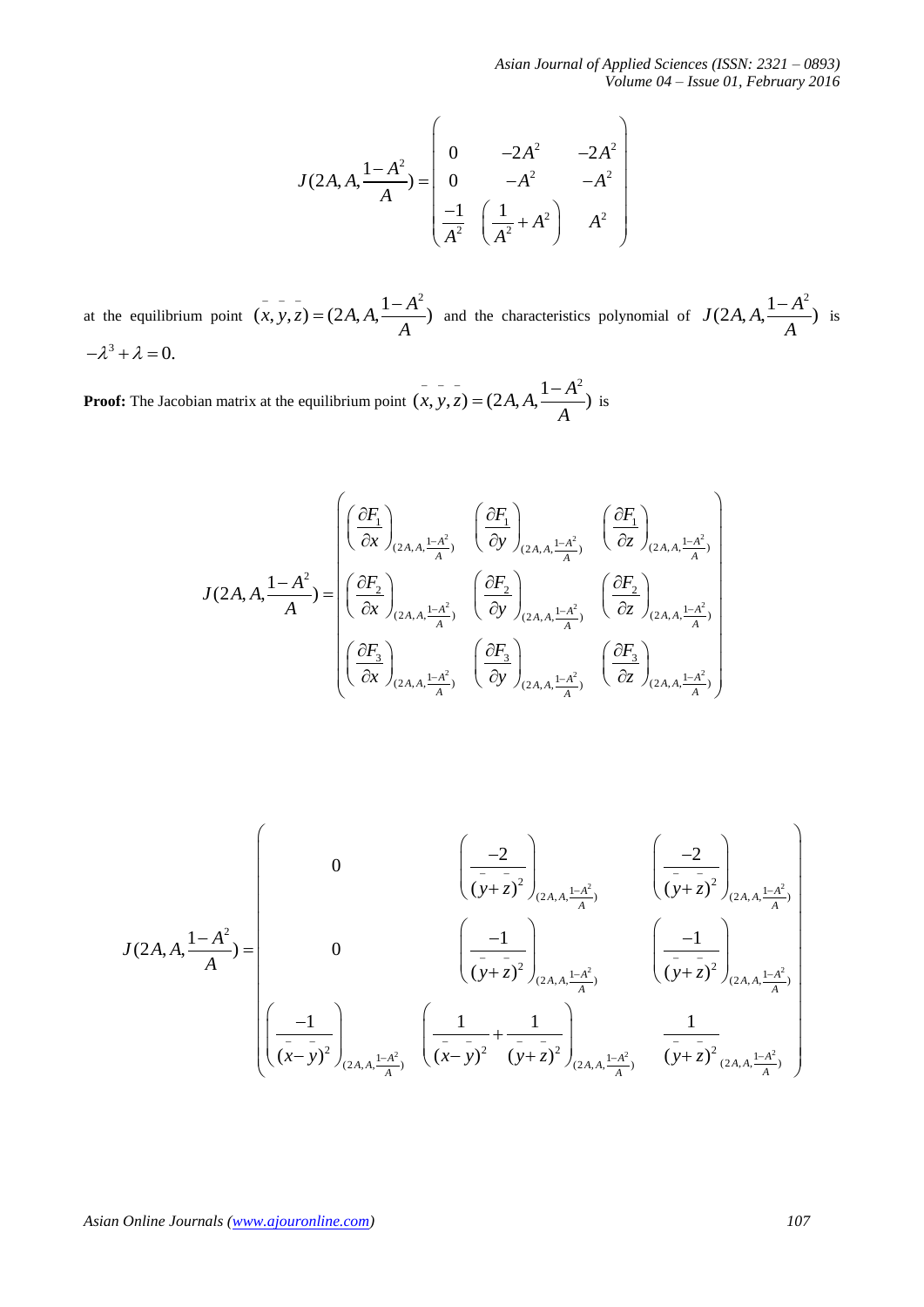*Asian Journal of Applied Sciences (ISSN: 2321 – 0893) Volume 04 – Issue 01, February 2016*

$$
J(2A, A, \frac{1-A^2}{A}) = \begin{pmatrix} 0 & -2A^2 & -2A^2 \ 0 & -A^2 & -A^2 \ \frac{-1}{A^2} & \left(\frac{1}{A^2} + A^2\right) & A^2 \end{pmatrix}
$$

And the characteristics polynomial of  $J(2A, A, \frac{1-A^2}{4})$ *A*  $\frac{-A^2}{\cdot}$ ) is

$$
|J - \lambda I| = \begin{vmatrix} -\lambda & -2A^2 & -2A^2 \\ 0 & -A^2 - \lambda & -A^2 \\ \frac{-1}{A^2} & \frac{1}{A^2} + A^2 & A^2 - \lambda \end{vmatrix} = -\lambda^3 + \lambda = 0.
$$

Because all roots of characteristics polynomial of the Jacobian matrix  $J(2A, A, \frac{1-A^2}{4})$ *A*  $\frac{-A^2}{\cdot}$  don't lie open unit disk  $\lambda$  |<1, we can not say a result about asymptotic stability of the system (1.1) according to Theorem 1.1. After above material, we can obtain the following theorem and results.

**Corollary 2.1.** The solutions  $\{x_n, y_n, z_n\}_{n=0}^{\infty}$ of the system (1.1) is stable because of the roots  $\lambda_1 = 0$ ,  $\lambda_2 = 1$ ,  $\lambda_3 = -1$ of the characteristics polynomial of  $J(2A, A, \frac{1-A^2}{\cdot})$ *A*  $\frac{-A^2}{\cdot}$ ).

**Theorem 1.4.** If we take the initial values  $x_{-k-1}, x_{-k}, x_{-k+1}, \ldots, x_{-1}, x_0, \quad y_{-k-2}, y_{-k-1}, y_{-k}, \ldots, y_{-1}, y_0, \quad z_{-k-2}, y_{k-1}, \ldots, y_{k-1}, y_{k-1}, \ldots, y_{k-1}, y_{k-1}, \ldots, y_{k-1}, y_{k-1}, \ldots, y_{k-1}, y_{k-1}, \ldots, y_{k-1}, y_{k-1}, \ldots, y_{k-1}, y_{k-$ 1 1 1 0 2 1 1 0 2 , , , , , , , , , , , , , *k k k k k k k x x x x x y y y y y z z z z z k k* 1 1 0 , , , , 0 as the equilibrium point  $(x, y, z) = (2A, A, \frac{1 - A^2}{A})$  $(x, y, z) = (2A, A, \frac{1-A^2}{z})$ , then the following statements hold:

- **a)** The system (1.1) is global attractivity,
- **b**) The system (1.1) is asymptotically stable.

 $f(2A_1A_1\frac{1-A^2}{A}) = \begin{pmatrix} 0 & -2A^2 & -2A^2 \ 0 & -A^2 & -A^2 \ -A^2 & -A^2 & -A^2 \end{pmatrix}$ <br>
And the characteristic polynomial of  $f(2A_1A_1\frac{1-A^2}{A})$  is<br>
And the characteristic polynomial of  $f(2A_1A_1\frac{1-A^2}{A})$  is<br>  $|J-ZI| = \begin{vmatrix} 2 & -$ **Proof:** All of the solutions of the system (1.1) must converge to the equilibrium point  $\{0\}$  $(2A, A, \frac{1-A^2}{A}), (A \in \square - \{0\})$  $\frac{-A^2}{4}$ ,  $(A \in \mathbb{Z} - \{0\})$ . Really, for the initial values  $x_{-k-1}, x_{-k}, x_{-k+1}, \ldots, x_{-1}, x_0$ ,  $y_{-k-2}, y_{-k-1}, y_{-k}, \dots, y_{-1}, y_0, \qquad z_{-k-2}, z_{-k-1}, z_{-k}, \dots, z_{-1}, z_0 \in \mathbb{D} - \{0\}, \qquad \text{it} \qquad \text{is} \qquad \text{obvious} \qquad \text{that}$  $\{x_{n}, y_{n}, z_{n}\}_{n=0}^{\infty}$  $\sum_{n=0}^{\infty}$  =  $(2A, A, \frac{1-A^2}{A})$ *A*  $\left( \frac{-A^2}{\cdot} \right)$ . Thus the system (1.1) is global attractivity. Because the solution of system (1.1) are stable from definition of stability and